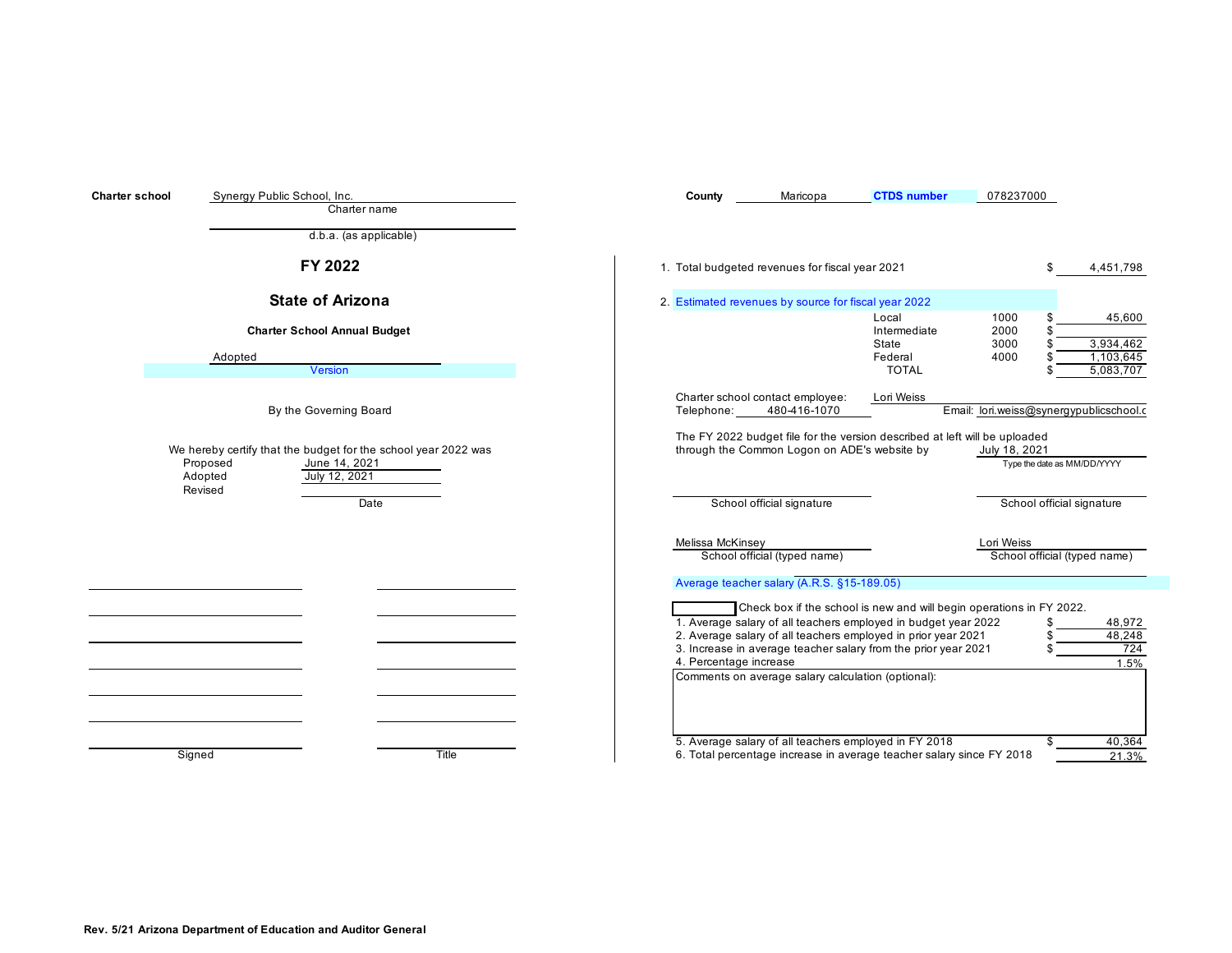Accounting Information System

Student Information System (SIS) Vendor

Is the Charter exempt from the Uniform System of Financial Records for Charter Schools (USFRCS)?

Charter school County Maricopa CTDS number 078237000 Synergy Public School, Inc.

## **Charter contact information**

|                                                      | Prefix | First name | Last name    | Email address                             | Telephone number |
|------------------------------------------------------|--------|------------|--------------|-------------------------------------------|------------------|
| <b>Charter Representative</b>                        |        | Melissa    | McKinsey     | melissa.mckinsev@svnergvpublicschool.org  | 480-416-1070     |
| <b>Charter Representative</b>                        |        | Lori       | Weiss        | lori.weiss@svneravpublicschool.org        | 480-416-1070     |
| <b>Executive Assistant to Charter Representative</b> |        | Maria      | Escarano     | maria.escarano@svnergvpublicschool.org    | 480-416-1070     |
| <b>Business Manager</b>                              |        | Joel       | <b>Brice</b> | ioel@csfgaz.com                           | 480-416-1070     |
| <b>Business Consultant</b>                           |        | Joel       | <b>Brice</b> | ioel@csfgaz.com                           | 480-416-1070     |
| AzEDS/ADM Data Coordinator                           |        | Maria      | Escarano     | maria.escarano@svnergvpublicschool.org    | 480-416-1070     |
| SPED Data Coordinator                                |        | Melissa    | McKinsev     | melissa.mckinsey@synergypublicschool.org  | 480-416-1070     |
| Poverty Coordinator                                  |        | Melissa    | McKinsey     | melissa.mckinsey@synergypublicschool.org  | 480-416-1070     |
| Assessments Coordinator                              |        | Melanie    | DelVechio    | melanie.delvechio@svnergvpublicschool.org | 480-416-1070     |
| Curriculum Coordinator                               |        | Melanie    | DelVechio    | melanie.delvechio@svnergvpublicschool.org | 480-416-1070     |
| Information Technology (IT) Director                 |        | Lori       | Weiss        | lori.weiss@svneravpublicschool.org        | 480-416-1070     |
| Governing Board Member                               |        | Melissa    | McKinsey     | melissa.mckinsev@svnergvpublicschool.org  | 480-416-1070     |
| Governing Board Member                               |        | Lori       | Weiss        | lori.weiss@svneravpublicschool.org        | 480-416-1070     |
| Governing Board Member                               |        | Judy       | Ambelang     | judvambelang@vahoo.com                    | 480-416-1070     |
| Governing Board Member                               |        | Julie      | Moroschan    | juliemoroschan@vahoo.com                  | 480-416-1070     |
| Governing Board Member                               |        | Jeanne     | O'Callaghan  | patieanne@Q.com                           | 480-416-1070     |
| Governing Board Member                               |        | Tim        | Reardon      | treardon@mcrcompanies.com                 | 480-416-1070     |
| Governing Board Member                               |        | Paige      | Soucie       | pcsoucie@gmail.com                        | 480-416-1070     |
| Governing Board Member                               |        |            |              |                                           |                  |
| Governing Board Member                               |        |            |              |                                           |                  |

Select from drop-down Tyler Technologies (Schoolmaster)

Quickbooks Online

Yes

Charter's website address example and the state www.synergypublicschool.org

**Rev. 5/21 Arizona Department of Education and Auditor General**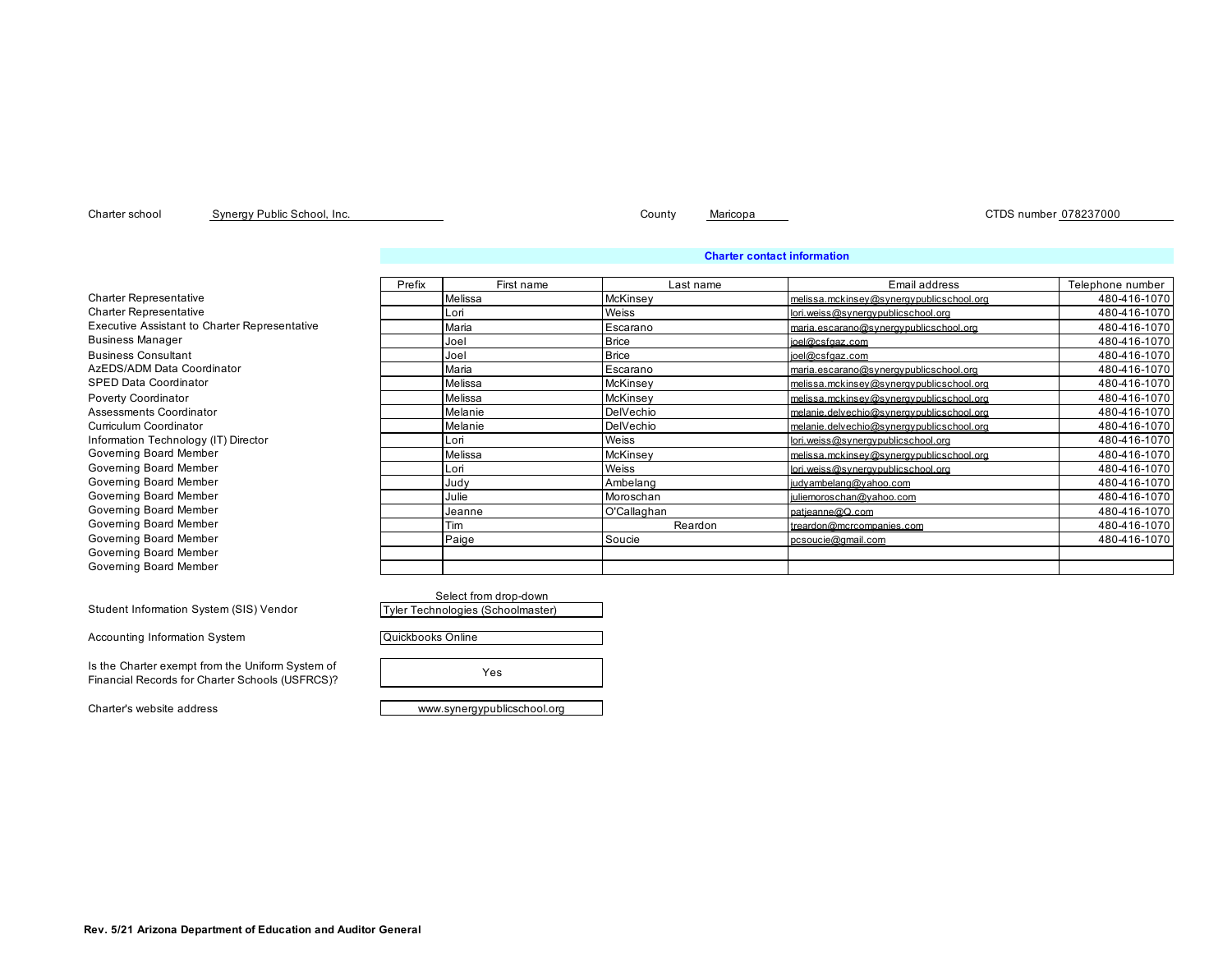| Synergy Public School, Inc.<br>Charter school                |             |             |                 | County       | Maricopa |              |                | CTDS number    | 078237000     |     |
|--------------------------------------------------------------|-------------|-------------|-----------------|--------------|----------|--------------|----------------|----------------|---------------|-----|
|                                                              |             |             |                 | Purchased    |          |              | Totals         |                |               |     |
| Expenses                                                     |             |             | <b>Employee</b> | services     |          |              | Prior          | <b>Budget</b>  | %             |     |
|                                                              |             | Salaries    | <b>benefits</b> | 6300.6400.   | Supplies | Other        | year           | year           | Increase/     |     |
| 1000 Schoolwide Project and 1500-1999 Other Special Projects |             | 6100        | 6200            | 6500         | 6600     | 6800         | 2021           | 2022           | decrease      |     |
| 100 Regular education                                        |             |             |                 |              |          |              |                |                |               |     |
| 1000 Instruction                                             | $\mathbf 1$ | 1,365,450   | 187.067         | 42,500       | 112,375  | 1,200        | 1,621,634      | 1.708.592      | $5.4\%$ 1.    |     |
| Support services                                             |             |             |                 |              |          |              |                |                |               |     |
| 2100 Students                                                | 2           | $\Omega$    | $\Omega$        | 2,400        | 6,250    | 2,625        | 11,275         | 11,275         | $0.0\%$ 2.    |     |
| 2200 Instruction                                             |             | 53,572      | 7,339           | 13.800       | 550      | 0            | 76,466         | 75,261         | $-1.6\%$ 3.   |     |
| 2300 General administration                                  |             | $\Omega$    | $\Omega$        | 7.500        | $\Omega$ | 1.450        | 8.950          | 8.950          | $0.0\%$ 4.    |     |
| 2400 School administration                                   | 5           | 373,450     | 51,163          | 11,350       | 4,550    | 12,775       | 308,130        | 453,288        | 47.1% 5.      |     |
| 2500 Central services                                        | 6           | 33.977      | 4.655           | 59.400       | 3.960    | 3,010        | 105,766        | 105.002        | $-0.7\%$ 6.   |     |
| 2600 Operation & maintenance of plant                        |             | 87,523      | 11.991          | 107.900      | 70.720   | 475          | 280.579        | 278.609        | $-0.7\%$ 7.   |     |
| 2900 Other support services                                  | 8           |             |                 |              |          |              | $\Omega$       | $\Omega$       |               | 8.  |
| 3000 Operation of noninstructional services                  | 9           | $\Omega$    | $\mathbf 0$     | 5,250        | 5,100    | 450          | 10,800         | 10,800         | $0.0\%$ 9.    |     |
| 4000 Facilities acquisition & construction                   | 10.         |             |                 |              |          |              | $\Omega$       | $\Omega$       |               | 10. |
| 5000 Debt service                                            | 11.         |             |                 |              |          | 630,988      | 425,738        | 630,988        | 48.2% 11.     |     |
| 610 School-sponsored cocurricular activities                 | 12.         |             |                 |              |          |              | 0              | 0              |               | 12. |
| 620 School-sponsored athletics                               | 13.         |             |                 |              |          |              | $\mathbf 0$    | 0              |               | 13. |
| 630, 700, 800, 900 Other programs                            | 14          |             |                 |              |          |              | 0              | $\Omega$       |               | 14. |
| Subtotal (lines 1-14)                                        | 15.         | 1,913,972   | 262,215         | 250,100      | 203,505  | 652,973      | 2,849,338      | 3,282,765      | 15.2% 15.     |     |
| 200 Special education                                        |             |             |                 |              |          |              |                |                |               |     |
| 1000 Instruction                                             | 16.         | 40,600      | 5,562           | 2,850        | 625      | $\mathbf{0}$ | 50,551         | 49,637         | $-1.8\%$ 16.  |     |
| Support services                                             |             |             |                 |              |          |              |                |                |               |     |
| 2100 Students                                                | 17.         | $\mathbf 0$ | $\mathbf 0$     | 39,750       | 350      | $\mathbf 0$  | 25,100         | 40,100         | 59.8% 17.     |     |
| 2200 Instruction                                             | 18.         |             |                 |              |          |              | 0              | $\Omega$       |               | 18. |
| 2300 General administration                                  | 19.         |             |                 |              |          |              | $\Omega$       | $\Omega$       |               | 19. |
| 2400 School administration                                   | 20.         | $\Omega$    | $\mathbf 0$     | 2,745        | 250      | $\mathbf 0$  | 2,995          | 2,995          | $0.0\%$ 20.   |     |
| 2500 Central services                                        | 21          |             |                 |              |          |              | 0              | 0              |               | 21. |
| 2600 Operation & maintenance of plant                        | 22.         |             |                 |              |          |              | $\Omega$       | $\Omega$       |               | 22. |
| 2900 Other support services                                  | 23.         |             |                 |              |          |              | $\mathbf 0$    | 0              |               | 23. |
| 3000 Operation of noninstructional services                  | 24          |             |                 |              |          |              | $\overline{0}$ | $\overline{0}$ |               | 24. |
| 4000 Facilities acquisition & construction                   | 25.         |             |                 |              |          |              | $\Omega$       | $\Omega$       |               | 25. |
| 5000 Debt service                                            | 26.         |             |                 |              |          |              | $\Omega$       | $\overline{0}$ |               | 26. |
| Subtotal (lines 16-26)                                       | 27          | 40,600      | 5,562           | 45,345       | 1,225    | 0            | 78,646         | 92,732         | 17.9% 27.     |     |
| 400 Pupil transportation                                     | 28.         |             |                 | 15,050       |          |              | 15,050         | 15,050         | $0.0\%$ 28.   |     |
| 530 Dropout prevention programs                              | 29.         |             |                 |              |          |              | 0              | $\mathbf 0$    |               | 29. |
| 540 Joint career & technical ed. & vocational ed. center     | 30.         |             |                 |              |          |              | $\Omega$       | $\Omega$       |               | 30. |
| 550 K-3 Reading                                              | 31          | 40,000      | 3,402           |              |          |              | 57,967         | 43,402         | $-25.1\%$ 31. |     |
| Subtotal (lines 15 and 27-31)                                | 32.         | 1,994,572   | 271.179         | 310,495      | 204,730  | 652,973      | 3,001,001      | 3.433.949      | $14.4\%$ 32.  |     |
|                                                              |             |             |                 |              |          |              |                |                |               |     |
| 1010 Classroom Site Project (from page 3, line 6)            | 33.<br>34.  | 215,000     | 32,000          | $\mathbf{0}$ | 0        |              | 247,000        | 247,000        | $0.0\%$ 33.   |     |
| 1020 Instructional Improvement Project (from page 2, line 5) |             |             |                 |              |          |              | 18,600         | 19,200         | 3.2% 34.      |     |
| 1071 English Language Learner Project (from page 4, line 11) | 35.         | $\mathbf 0$ | $\mathbf 0$     | $\Omega$     | $\Omega$ | $\mathbf 0$  | 0              | $\mathbf 0$    |               | 35. |
| 1072 Compensatory Instruction Project (from page 4, line 22) | 36.         | $\Omega$    | $\mathbf{0}$    | $\Omega$     | $\Omega$ | $\mathbf{0}$ | $\Omega$       | $\mathbf 0$    |               | 36. |
| 1100-1499 Federal and State projects (from page 2, line 33)  | 37          |             |                 |              |          |              | 396,450        | 1,103,645      | 178.4% 37.    |     |
| Total (lines 32-37)                                          | 38.         | 2,209,572   | 303.179         | 310.495      | 204.730  | 652.973      | 3,663,051      | 4.803.794      | 31.1% 38.     |     |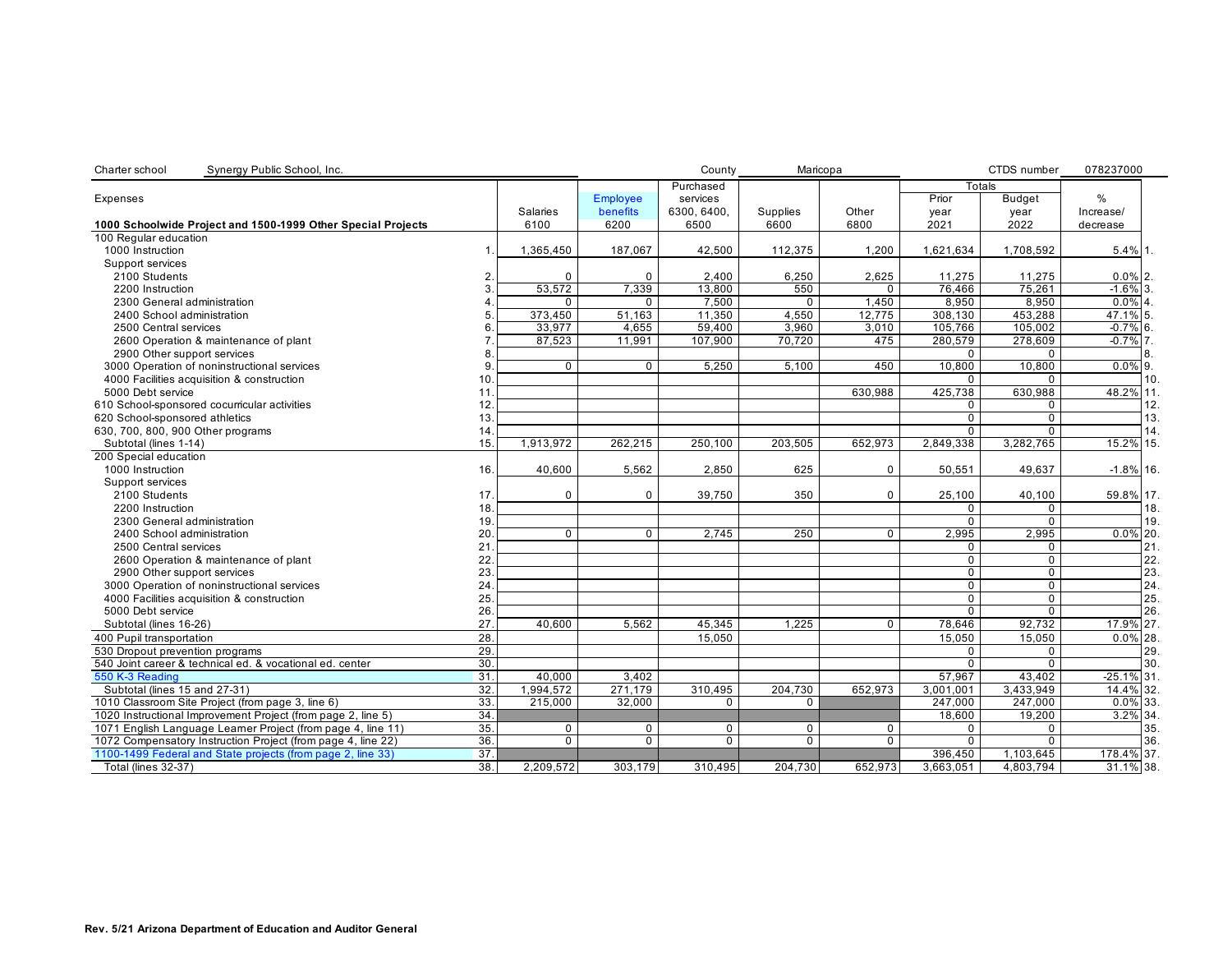# **Federal and State projects**

|                                                          | Prior year     | Budget year   |       |                                                                          |              |   |
|----------------------------------------------------------|----------------|---------------|-------|--------------------------------------------------------------------------|--------------|---|
| 1100-1399 Federal projects                               | 2021           | 2022          |       |                                                                          |              |   |
| 1. 1100-1130 ESEA Title I-Helping Disadvantaged Children | 178,000        | 237,565 1.    |       | 1. Total all disability classifications                                  |              |   |
| 2. 1140-1150 ESEA Title II-Prof. Dev. And Technology     | 18,200         | 20,425 2.     |       | 2. Gifted education                                                      |              |   |
| 3. 1160 ESEA Title IV-21st Century Schools               | $\Omega$       |               | 3.    | 3. ELL incremental costs                                                 |              |   |
| 4. 1170-1180 ESEA Title V-Promote Informed Parent Choice | $\Omega$       |               | 4.    | 4. ELL compensatory instruction                                          |              |   |
| 5. 1190 ESEA Title III-Limited Eng. & Immigrant Students | 17,000         | 19,079        | 5.    | 5. Remedial education                                                    |              |   |
| 6. 1200 ESEA Title VII-Indian Education                  | $\mathbf 0$    |               | 6.    | 6. Vocational and technical ed.                                          |              |   |
| 7. 1210 ESEA Title VI-Flexibility and Accountability     | $\mathbf 0$    |               | 7.    | 7. Career education                                                      |              |   |
| 8. 1220 IDEA, Part B                                     | 59,250         | 64,781 8.     |       | 8. Total (lines 1-7)                                                     |              |   |
| 9. 1230 Johnson-O'Malley                                 | 0              |               | 9.    |                                                                          |              |   |
| 10. 1240 Workforce Investment Act                        | $\mathbf 0$    |               | 10.   | 9. Expenses budgeted for transporting students with disabilities (as det |              |   |
| 11. 1250 AEA-Adult Education                             | $\Omega$       |               | 11.   | A.R.S. §15-761) unique to the IEP                                        |              |   |
| 12. 1260-1270 Vocational Education-Basic Grants          | $\mathbf 0$    |               | 12.   |                                                                          |              |   |
| 13. 1280 ESEA Title X-Homeless Education                 | $\Omega$       |               | 13.   | <b>Instructional Improvement Project</b>                                 |              |   |
| 14. 1290 Medicaid Reimbursement                          | $\mathbf 0$    |               | 14.   | Indicate amounts budgeted in Project 1020 for the following:             |              |   |
| 15. 1300 Charter School Implementation Proj. (Stimulus)  | $\Omega$       |               | 15.   |                                                                          |              |   |
| 16. 13_ Impact Aid                                       | $\Omega$       |               | 16.   |                                                                          |              |   |
| 17. 1310-1399 Other Federal Projects                     | 124,000        | 761,795 17.   |       | 1. Teacher compensation increases                                        |              |   |
| 18. Total federal projects (lines 1-17)                  | 396,450        | 1,103,645 18. |       | 2. Class size reduction                                                  |              |   |
| 1400-1499 State projects                                 |                |               |       | 3. Dropout prevention programs                                           |              |   |
| 19. 1400 Vocational Education                            | $\mathbf 0$    |               | 19.   | 4. Instructional improvement programs                                    |              |   |
| 20. 1410 Early Childhood Block Grant                     | $\mathbf 0$    |               | 20.   | 5. Total Instructional Improvement (lines 1-4)                           |              |   |
| 21. 1420 Extended School Year-Pupils with Disabilities   | $\mathbf 0$    |               | 21.   |                                                                          |              |   |
| 22. 1425 Adult Basic Education                           | $\overline{0}$ |               | 22.   | Proposed ratios for                                                      |              |   |
| 23. 1430 Chemical Abuse Prevention Programs              | $\Omega$       |               | 23.   | special education                                                        |              |   |
| 24. 1435 Academic Contests                               | $\Omega$       |               | 24.   | Teacher-pupil                                                            | 1 to<br>22.3 | A |
| 25. 1450 Gifted Education                                | $\mathbf 0$    |               | 25.   | Staff-pupil                                                              | 13.5<br>1 to | C |
| 26. 1456 College Credit Exam Incentives                  | $\mathbf 0$    |               | 26.   |                                                                          |              |   |
| 27. 1457 Results-based Funding                           | $\mathbf 0$    |               | 27.   | <b>State equalization assistance budgeted</b>                            |              |   |
| 28. 1460 Environmental Special Plate                     | $\Omega$       |               | 28.   | for food service expenses                                                |              |   |
| 29. 1465 Charter School Stimulus Fund                    | $\Omega$       |               | 29.   | Enter the amount of State equalization assistance                        |              |   |
| 30. 14 Arizona Industry Credentials Incentive            | $\mathbf 0$    |               | 30.   | budgeted for food service, function 3100:                                |              |   |
| 31. 1470-1499 Other State Projects                       | $\Omega$       |               | 31.   |                                                                          |              |   |
| 32. Total State projects (lines 19-31)                   | $\Omega$       |               | 0'32. | <b>Debt service</b>                                                      |              |   |
| 33. Total federal and State projects (lines 18 and 32)   | 396.450        | 1,103,645 33. |       | Interest 6850                                                            |              |   |

| <b>Capital acquisitions</b>                 | Prior year | Budget year     |                                                 |
|---------------------------------------------|------------|-----------------|-------------------------------------------------|
| 1. 0181 Intangible assets                   |            |                 | <b>Estimated full-time equivalent teachers</b>  |
| 2. 0191 Land and land improvements          |            | $0-2$ .         | $[A.R.S. §15-903(E)(2)]$                        |
| 3. 0192 Site improvements                   |            | $0 \, 3.$       | 1. Number of full-time equivalent certified tea |
| 4. 0194 Buildings and building improvements | 55.000     | $8.500.000$  4. | 2. Number of full-time equivalent noncertified  |
| 5. 0196 Equipment                           |            | $0\,$ 5.        | 3. Number of full-time equivalent contract tea  |
| 6. 0198 Construction in progress            |            | 0 16.           |                                                 |
| 7. Total capital acquisitions (lines 1-6)   | 55,000     | 8.500.000 7.    |                                                 |
|                                             |            |                 |                                                 |

8. Total capital acquisitions, if any, budgeted on lines 1-6 above for the K-3 Reading Program

| 0              |             | 12. |                 |
|----------------|-------------|-----|-----------------|
| 0              |             | 13. |                 |
| 0              |             | 14. | Indicate        |
| 0              |             | 15. |                 |
| 0              |             | 16. |                 |
| 124,000        | 761,795     | 17. | 1. Teacher      |
| 396,450        | 1,103,645   | 18. | 2. Class siz    |
|                |             |     | 3. Dropout      |
| 0              |             | 19. | 4. Instructio   |
| 0              |             | 20. | 5. Total Ins    |
| 0              |             | 21. |                 |
| 0              |             | 22. |                 |
| 0              |             | 23. |                 |
| 0              |             | 24. | Teacher-        |
| 0              |             | 25. | Staff-pup       |
| 0              |             | 26. |                 |
| 0              |             | 27. | State eq        |
| 0              |             | 28. | for food        |
| 0              |             | 29. | Enter the       |
| 0              |             | 30. | budgeter        |
| 0              |             | 31. |                 |
| 0              | 0           | 32. | <b>Debt ser</b> |
| 396,450        | 1.103,645   | 33. | Interest 6      |
|                |             |     | Redempt         |
| งr year        | Budget year |     |                 |
|                | 0           | 1.  | <b>Estimate</b> |
| 0              | 0           | 2.  | IA.R.S.         |
| 0              | $\Omega$    | 3.  | 1. Number       |
| 55,000         | 8,500,000   | 4.  | 2. Number       |
| 0              | 0           | 5.  | 3. Number       |
| $\overline{0}$ | 0           | 6.  |                 |
| 55,000         | 8,500,000   | 7.  |                 |
|                |             |     |                 |

0 8.

| Charter school | Synergy Public School, Inc.                              |                    |                     |                | County<br>Maricopa                                                              |                       |                                   | CTDS number 078237000              |                   |
|----------------|----------------------------------------------------------|--------------------|---------------------|----------------|---------------------------------------------------------------------------------|-----------------------|-----------------------------------|------------------------------------|-------------------|
|                | <b>Federal and State projects</b>                        |                    |                     |                | Special education programs by type                                              |                       |                                   |                                    |                   |
|                | 1100-1399 Federal projects                               | Prior year<br>2021 | Budget year<br>2022 |                |                                                                                 |                       | Program 200<br>prior year<br>2021 | Program 200<br>budget year<br>2022 |                   |
|                | 1. 1100-1130 ESEA Title I-Helping Disadvantaged Children | 178,000            | 237,565 1.          |                | 1. Total all disability classifications                                         |                       | 78,646                            | 92,732                             |                   |
|                | 2. 1140-1150 ESEA Title II-Prof. Dev. And Technology     | 18,200             | $20,425$ 2.         |                | 2. Gifted education                                                             |                       | $\Omega$                          | 0 <sup>2</sup>                     |                   |
|                | 3. 1160 ESEA Title IV-21st Century Schools               | $\mathbf 0$        | 3.                  |                | 3. ELL incremental costs                                                        |                       | $\Omega$                          | $\overline{0}$ 3.                  |                   |
|                | 4. 1170-1180 ESEA Title V-Promote Informed Parent Choice | $\Omega$           |                     | 4.             | 4. ELL compensatory instruction                                                 |                       | $\Omega$                          | $\overline{0}$   4.                |                   |
|                | 5. 1190 ESEA Title III-Limited Eng. & Immigrant Students | 17,000             | 19,079<br>5.        |                | 5. Remedial education                                                           |                       | $\Omega$                          | $\overline{0}$ 5.                  |                   |
|                | 6. 1200 ESEA Title VII-Indian Education                  | $\Omega$           | 16.                 |                | 6. Vocational and technical ed.                                                 |                       | $\overline{0}$                    | $0$ 6.                             |                   |
|                | 7. 1210 ESEA Title VI-Flexibility and Accountability     | $\overline{0}$     |                     | 7 <sub>1</sub> | 7. Career education                                                             |                       | $\overline{0}$                    |                                    | $\overline{0}$ 7. |
|                | 8. 1220 IDEA, Part B                                     | 59,250             | 64,781<br>8.        |                | 8. Total (lines 1-7)                                                            |                       | 78,646                            | $92,732$ 8.                        |                   |
|                | 9. 1230 Johnson-O'Malley                                 | $\mathbf 0$        |                     | 9.             |                                                                                 |                       |                                   |                                    |                   |
|                | 10. 1240 Workforce Investment Act                        | $\mathbf 0$        |                     | 10.            | 9. Expenses budgeted for transporting students with disabilities (as defined in |                       |                                   | $15,050$ 9.                        |                   |
|                | 11. 1250 AEA-Adult Education                             | $\Omega$           |                     | 11.            | A.R.S. §15-761) unique to the IEP                                               |                       |                                   |                                    |                   |
|                | 12. 1260-1270 Vocational Education-Basic Grants          | $\Omega$           |                     | 12.            |                                                                                 |                       |                                   |                                    |                   |
|                | 13. 1280 ESEA Title X-Homeless Education                 | $\Omega$           |                     | 13.            | <b>Instructional Improvement Project</b>                                        |                       |                                   |                                    |                   |
|                | 14. 1290 Medicaid Reimbursement                          | $\Omega$           |                     | 14.            | Indicate amounts budgeted in Project 1020 for the following:                    |                       |                                   |                                    |                   |
|                | 15. 1300 Charter School Implementation Proj. (Stimulus)  | $\Omega$           |                     | 15.            |                                                                                 |                       | Prior year                        | Budget year                        |                   |
|                | 16. 13 Impact Aid                                        | $\Omega$           |                     | 16.            |                                                                                 |                       | 2021                              | 2022                               |                   |
|                | 17. 1310-1399 Other Federal Projects                     | 124,000            | 761,795 17.         |                | 1. Teacher compensation increases                                               |                       | $\mathbf 0$                       | 0                                  | 1.                |
|                | 18. Total federal projects (lines 1-17)                  | 396,450            | $1,103,645$ 18.     |                | 2. Class size reduction                                                         |                       | 18,600                            | 19,200                             | 2.                |
|                | 1400-1499 State projects                                 |                    |                     |                | 3. Dropout prevention programs                                                  |                       | $\Omega$                          | 0                                  | 3                 |
|                | 19. 1400 Vocational Education                            | 0                  |                     | 19.            | 4. Instructional improvement programs                                           |                       | $\Omega$                          | $\mathbf 0$                        | $\Delta$          |
|                | 20. 1410 Early Childhood Block Grant                     | $\overline{0}$     |                     | 20.            | 5. Total Instructional Improvement (lines 1-4)                                  |                       | 18,600                            | 19,200                             | 5                 |
|                | 21. 1420 Extended School Year-Pupils with Disabilities   | $\overline{0}$     |                     | 21.            |                                                                                 |                       |                                   |                                    |                   |
|                | 22. 1425 Adult Basic Education                           | $\overline{0}$     |                     | 22.            | Proposed ratios for                                                             |                       | <b>Selected expenses by type</b>  |                                    |                   |
|                | 23. 1430 Chemical Abuse Prevention Programs              | $\overline{0}$     |                     | 23.            | special education                                                               |                       | (Must be included on page 1)      |                                    |                   |
|                | 24. 1435 Academic Contests                               | $\mathbf 0$        |                     | 24.            | Teacher-pupil<br>1 to<br>22.3                                                   | Audit services        |                                   | 10,500                             |                   |
|                | 25. 1450 Gifted Education                                | $\mathbf 0$        |                     | 25.            | Staff-pupil<br>13.5<br>$1$ to                                                   | Classroom instruction |                                   | 2,389,256                          |                   |
|                | 26. 1456 College Credit Exam Incentives                  | $\Omega$           |                     | 26.            |                                                                                 |                       |                                   |                                    |                   |
|                | 27. 1457 Results-based Funding                           | $\mathbf 0$        |                     | 27.            | <b>State equalization assistance budgeted</b>                                   |                       |                                   |                                    |                   |
|                | 28. 1460 Environmental Special Plate                     | $\mathbf 0$        |                     | 28.            | for food service expenses                                                       |                       |                                   |                                    |                   |
|                | 29. 1465 Charter School Stimulus Fund                    | $\mathbf 0$        |                     | 29.            | Enter the amount of State equalization assistance                               |                       |                                   |                                    |                   |
|                | 30. 14 Arizona Industry Credentials Incentive            | $\overline{0}$     |                     | 30.            | budgeted for food service, function 3100:                                       |                       |                                   | 10.800                             |                   |
|                | 31. 1470-1499 Other State Projects                       | $\mathbf 0$        |                     | 31.            |                                                                                 |                       |                                   |                                    |                   |
|                | 32. Total State projects (lines 19-31)                   | $\overline{0}$     | $0^{\circ}32.$      |                | <b>Debt service</b>                                                             |                       |                                   |                                    |                   |
|                | 33. Total federal and State projects (lines 18 and 32)   | 396,450            | 1,103,645 33.       |                | Interest 6850                                                                   |                       |                                   | 898,988                            |                   |
|                |                                                          |                    |                     |                | Redemption of principal                                                         |                       |                                   | 285,000                            |                   |
|                | <b>Capital acquisitions</b>                              | Prior year         | Budget year         |                |                                                                                 |                       |                                   |                                    |                   |
|                | 1. 0181 Intangible assets                                |                    | $0$ 1.              |                | <b>Estimated full-time equivalent teachers</b>                                  |                       | Prior year                        | <b>Budget year</b>                 |                   |
|                | 2. 0191 Land and land improvements                       | 0                  | $0\vert 2.$         |                | $[A.R.S. §15-903(E)(2)]$                                                        |                       | 2021                              | 2022                               |                   |
|                | 3. 0192 Site improvements                                | $\Omega$           | $0\vert 3.$         |                | 1. Number of full-time equivalent certified teachers                            |                       |                                   | $22.00$ 1.                         |                   |
|                | 4. 0194 Buildings and building improvements              | 55,000             | $8.500.000$ 4.      |                | 2. Number of full-time equivalent noncertified teachers                         |                       |                                   | $3.50$ 2.                          |                   |
|                | 5. 0196 Equipment                                        | $\mathbf 0$        | $\overline{0}$ 5.   |                | 3. Number of full-time equivalent contract teachers                             |                       |                                   | $0.00$ 3                           |                   |
|                | 6. 0198 Construction in progress                         | 0                  | $0$ 6.              |                |                                                                                 |                       |                                   |                                    |                   |
|                | 7. Total capital acquisitions (lines 1-6)                | 55.000             | $8.500.000$ 7.      |                |                                                                                 |                       |                                   |                                    |                   |
|                |                                                          |                    |                     |                |                                                                                 |                       |                                   |                                    |                   |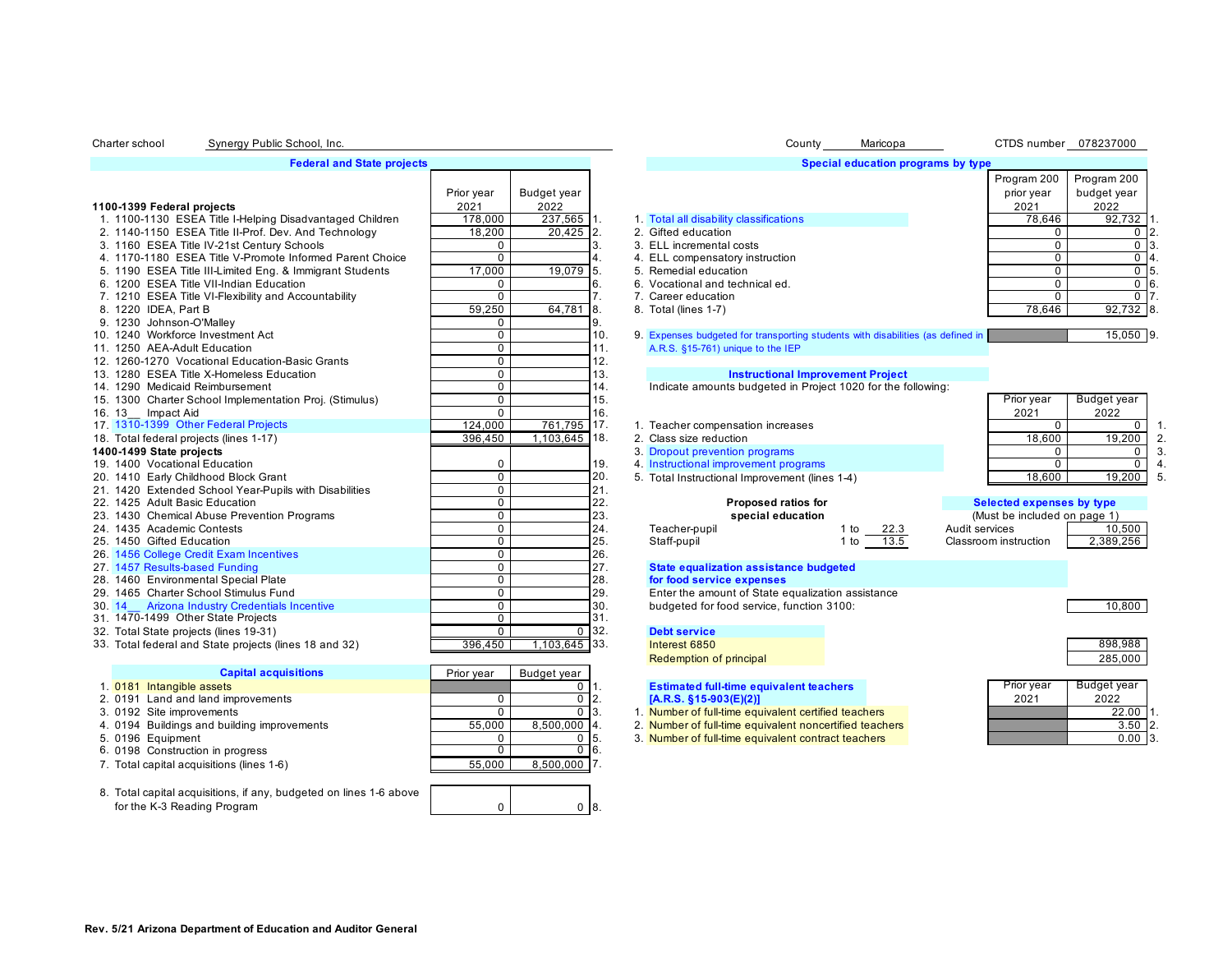Charter school Synergy Public School, Inc. Charter School, Inc. County Maricopa County Maricopa CTDS number 078237000

| <b>Expenses</b>                              | Salaries<br>6100 | Employee<br>benefits<br>6200 | Purchased<br>services<br>6300, 6400, 6500 | Supplies<br>6600 | Prior year<br>2021 | Totals<br>Budget year<br>2022 | Increase/<br>decrease |
|----------------------------------------------|------------------|------------------------------|-------------------------------------------|------------------|--------------------|-------------------------------|-----------------------|
| <b>Classroom Site Project 1010</b>           |                  |                              |                                           |                  |                    |                               |                       |
| 1000 Instruction                             | 215,000          | 32,000                       |                                           |                  | 247.000            | 247.000                       | $0.0\%$ 1             |
| 2100 Support services-students               |                  |                              |                                           |                  |                    |                               |                       |
| 2200 Support services-instruction            |                  |                              |                                           |                  |                    |                               |                       |
| 2300 Support services-general administration |                  |                              |                                           |                  |                    |                               |                       |
| 3300 Community services operations           |                  |                              |                                           |                  |                    |                               |                       |
| Total Classroom Site Project (lines 1-5)     | 215,000          | 32,000                       |                                           |                  | 247,000            | 247,000                       | $0.0\%$ 6.            |

# Classroom Site Project 1010 budgeted property payments

| <b>Property disbursements</b> |  |
|-------------------------------|--|
| Interest 6850                 |  |
| Redemption of principal       |  |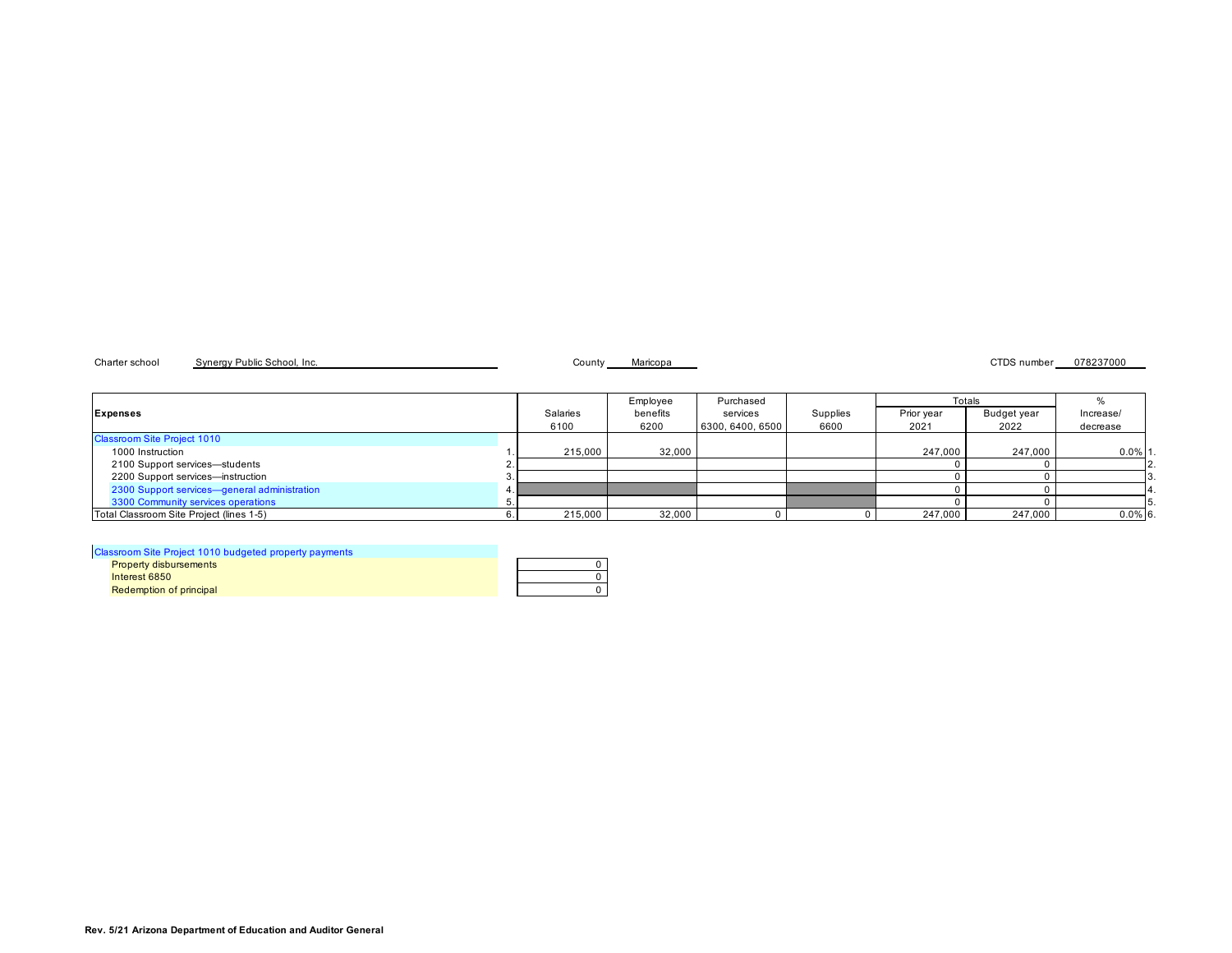|                                                |                |       | Number of     |          | Purchased |             |          |          | Totals     |             |           |     |
|------------------------------------------------|----------------|-------|---------------|----------|-----------|-------------|----------|----------|------------|-------------|-----------|-----|
|                                                |                |       | personnel     |          | Employee  | services    |          |          |            |             | $\%$      |     |
| <b>Expenses</b>                                |                | Prior | <b>Budget</b> | Salaries | benefits  | 6300, 6400, | Supplies | Other    | Prior year | Budget year | Increase/ |     |
|                                                |                | year  | year          | 6100     | 6200      | 6500        | 6600     | 6800     | 2021       | 2022        | decrease  |     |
| English Language Learner Project - 1071        |                |       |               |          |           |             |          |          |            |             |           |     |
| 260 Special education-ELL incremental costs    |                |       |               |          |           |             |          |          |            |             |           |     |
| 1000 Instruction                               |                | 0.00  |               |          |           |             |          |          | 0          | $\Omega$    |           |     |
| Support services                               |                |       |               |          |           |             |          |          |            |             |           |     |
| 2100 Students                                  | $\overline{2}$ | 0.00  |               |          |           |             |          |          |            |             |           | 2.  |
| 2200 Instruction                               |                | 0.00  |               |          |           |             |          |          | C          |             |           |     |
| 2300 General administration                    |                | 0.00  |               |          |           |             |          |          |            |             |           |     |
| 2400 School administration                     | 5              | 0.00  |               |          |           |             |          |          |            |             |           |     |
| 2500 Central services                          | 6              | 0.00  |               |          |           |             |          |          |            |             |           |     |
| 2600 Operation & maintenance of plant          |                | 0.00  |               |          |           |             |          |          |            |             |           |     |
| 2900 Other support services                    | 8              | 0.00  |               |          |           |             |          |          |            |             |           | 8.  |
| Program 260 subtotal (lines 1-8)               | 9              | 0.00  | 0.00          | $\Omega$ |           | $\Omega$    |          | $\Omega$ |            |             |           | Ι9. |
| 430 Pupil Transportation-ELL incremental costs |                |       |               |          |           |             |          |          |            |             |           |     |
| Support services                               |                |       |               |          |           |             |          |          |            |             |           |     |
| 2700 Student transportation                    | 10.            | 0.00  |               |          |           |             |          |          | C          |             |           | 10  |
| Total expenses (lines 9 and 10)                | 11.            | 0.00  | 0.00          | $\Omega$ |           | 0           |          | 0        |            |             |           |     |

|                                                       |     |       | Number of |          |          | Purchased   |          |       |            | Totals      |           |     |
|-------------------------------------------------------|-----|-------|-----------|----------|----------|-------------|----------|-------|------------|-------------|-----------|-----|
|                                                       |     |       | personnel |          | Employee | services    |          |       |            |             | %         |     |
| <b>Expenses</b>                                       |     | Prior | Budget    | Salaries | benefits | 6300, 6400, | Supplies | Other | Prior year | Budget year | Increase/ |     |
|                                                       |     | year  | year      | 6100     | 6200     | 6500        | 6600     | 6800  | 2021       | 2022        | decrease  |     |
| Compensatory Instruction Project - 1072               |     |       |           |          |          |             |          |       |            |             |           |     |
| 265 Special education-ELL compensatory instruction    |     |       |           |          |          |             |          |       |            |             |           |     |
| 1000 Instruction                                      | 12. | 0.00  |           |          |          |             |          |       | $\Omega$   | 0           |           | 12. |
| Support services                                      |     |       |           |          |          |             |          |       |            |             |           |     |
| 2100 Students                                         | 13. | 0.00  |           |          |          |             |          |       |            |             |           | 13. |
| 2200 Instruction                                      | 14. | 0.00  |           |          |          |             |          |       |            |             |           | 14. |
| 2300 General administration                           | 15. | 0.00  |           |          |          |             |          |       |            |             |           | 15. |
| 2400 School administration                            | 16. | 0.00  |           |          |          |             |          |       |            |             |           | 16. |
| 2500 Central services                                 | 17. | 0.00  |           |          |          |             |          |       |            |             |           | 17. |
| 2600 Operation & maintenance of plant                 | 18. | 0.00  |           |          |          |             |          |       |            |             |           | 18. |
| 2900 Other support services                           | 19. | 0.00  |           |          |          |             |          |       |            |             |           | 19. |
| Program 265 subtotal (lines 12-19)                    | 20. | 0.00  | 0.00      |          | $\Omega$ |             | 0        | 0     | $\Omega$   | n           |           | 20. |
| 435 Pupil transportation-ELL compensatory instruction |     |       |           |          |          |             |          |       |            |             |           |     |
| Support services                                      |     |       |           |          |          |             |          |       |            |             |           |     |
| 2700 Student transportation                           | 21. | 0.00  |           |          |          |             |          |       |            |             |           | 21  |
| Total expenses (lines 20 and 21)                      | 22. | 0.00  | 0.00      |          | $\Omega$ |             | $\Omega$ | 0     | $\Omega$   | $\Omega$    |           | 22. |

Charter School County CTDS number Synergy Public School, Inc. Maricopa 078237000

**Rev. 5/21 Arizona Department of Education and Auditor General**